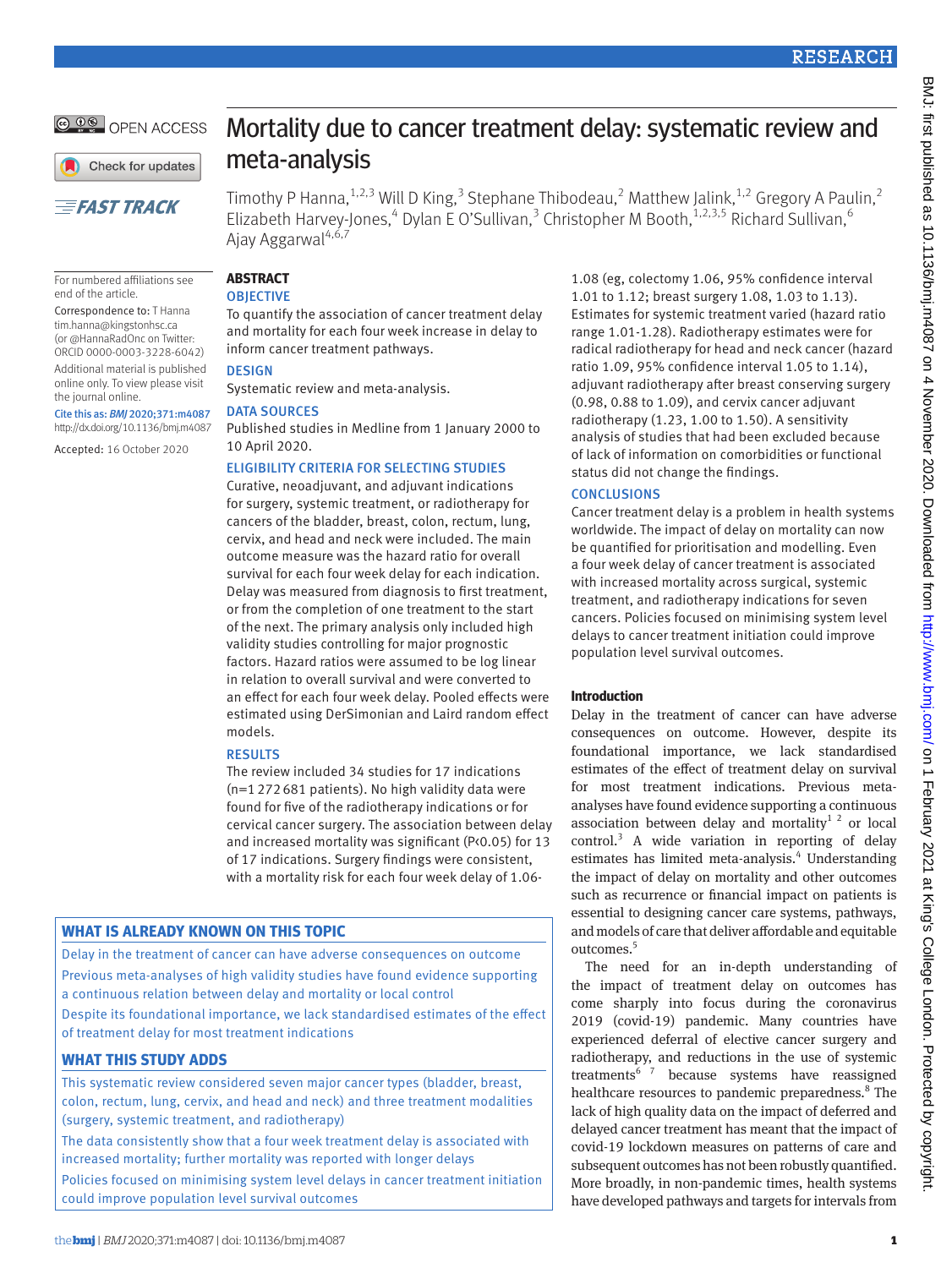the time of diagnosis to receipt of treatment within National Cancer Control Plan frameworks that do not have a strong empirical basis.<sup>9</sup>

Our analysis aims to provide robust evidence to guide national policy making, specifically the prioritisation and organisation of cancer services, by investigating the association between delays in receipt of cancer treatment and mortality. We considered seven common cancers and provide estimates on the impact of delay across all three curative modalities: surgery, systemic treatment, and radiotherapy delivered in the radical, neoadjuvant, and adjuvant setting.

### **Methods**

#### Population

We investigated seven cancers that together represent 44% of all incident cancers globally<sup>10</sup>: five common cancers (bladder, breast, colon, rectum, lung); cervical cancer, given its global importance as the fourth most common cancer diagnosis among women; and head and neck cancer (a major burden in middle income settings), for which there is an established association between delay and mortality.<sup>10</sup> We selected these cancers by balancing representativeness with comprehensiveness. We also considered rectal and colon cancer separately given that radiotherapy is an integral part of treatment for rectal cancer but not colon cancer. Because of the generally indolent nature of prostate cancer (particularly for low and intermediate risk disease) compared with other cancers, and a preliminary review of the delay literature, this cancer was excluded because delays



of the magnitude considered in our analysis were probably not associated with increased mortality.

#### **Exposure**

Treatment delay was defined as time from diagnosis to treatment for the first treatment (definitive surgery or radiation), and from time of surgery to treatment for adjuvant indications (chemotherapy or radiation after surgery). For neoadjuvant treatments (those delivered before primary curative therapy, eg, surgery), delay was defined as the time from diagnosis to the start of neoadjuvant treatment, or from the end of neoadjuvant treatment to time of surgery. Delay of curative treatments was investigated (surgery, systemic treatment, and radiotherapy).

#### Outcome

A hazard ratio for overall survival was estimated for each four week increase in delay. The hazard ratio represents the risk of death from any cause for patients experiencing the observed treatment delay compared with those treated without the delay.

## systematic review

We undertook a systematic review to identify high validity studies quantifying the impact of treatment delay on mortality. The PRISMA (preferred reporting items for systematic reviews and meta-analyses) guidelines were followed. $11$  We used Ovid Medline to carry out the search (appendix 1). To fully assess the validity of included studies, we did not search the literature for studies in abstract form only. Studies were limited to English language publications, from 2000 to present, and those reporting specifically on treatment delay and survival for the seven cancers being analysed. The year 2000 was selected to be comprehensive, while limiting reports to those reflective of contemporary practice as much as possible. We included studies if they specifically reported on the impact of delay for a well defined cancer indication. Studies that reported predominantly on patients receiving neoadjuvant treatments were excluded when evaluating the impact of treatment delay from diagnosis to definitive surgery. Studies that investigated the therapeutic benefit of intentional moderate delay between completion of neoadjuvant therapy for rectal cancer and surgery were excluded given potential confounding by indication. We did not exclude any studies based on design, except that the study needed to quantify the hazard ratio for overall survival because of treatment delay. The search was run on 10 April 2020, except for the bladder cancer search which was performed on 22 April 2020. Two reviewers screened abstracts by using Covidence systematic review software (Veritas Health Innovation, Melbourne, Australia). Searches of reference lists and Google were also performed.

We reviewed studies for evidence of control for major prognostic factors to assess risk of bias. The criteria used were consistent with those used by our group in other systematic reviews of delay and outcomes. $1-3$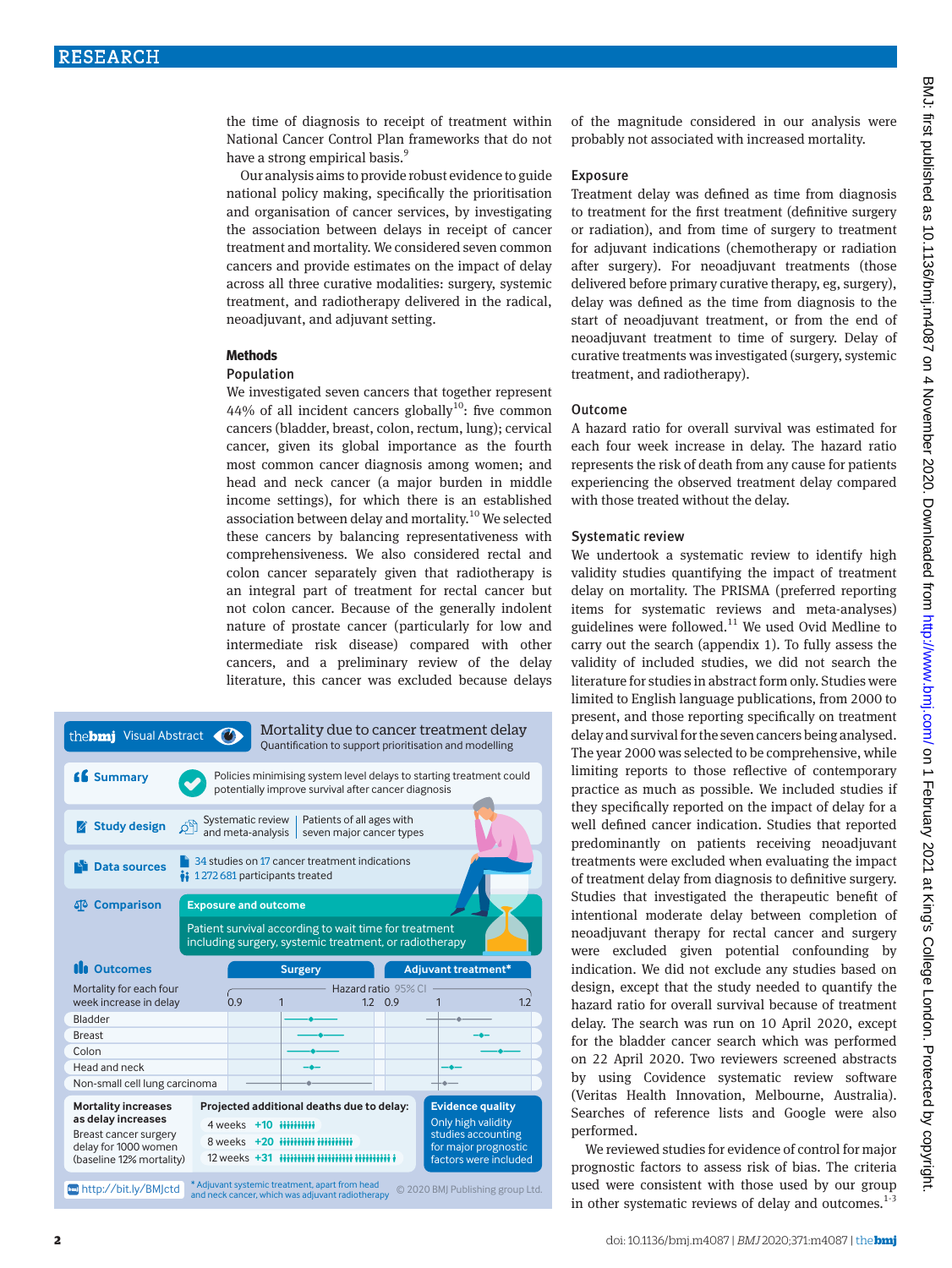Firstly we asked "was the distribution of the relevant prognostic factors adequately described in the groups of patients which were compared?" Relevant prognostic factors for all studies were considered to be age, stage, treatment description, and comorbidity or functional status. If no, the study was classified as not of high validity. If yes, we proceeded to the next question "Were the comparison groups balanced with respect to the relevant prognostic factors?" If yes, the study was classified as high validity. We qualitatively assessed the magnitude of observed differences, and the P value was considered when interpreting these differences. If no, we asked "Were the reported results appropriately adjusted for any differences in the relevant prognostic factors?" If yes, the study was classified as high validity; if no, the study was classified as not high validity. Only studies meeting these criteria were included for subsequent meta-analysis.

For some definitive indications (colon cancer, lung cancer, cervical cancer), it was possible that observed associations between treatment delay and risk of death were attenuated because patients with poorer outcomes might present more quickly with symptomatic disease through emergency or urgent referral pathways (often referred to as the waiting time paradox).<sup>12</sup> To qualify as high validity, such studies were required to have also performed an analysis or subanalysis to investigate the impact of this factor in the observed associations. Similar to Neal and colleagues, this was defined as an analysis or subanalysis of patients clearly including or excluding patients with short diagnosis to treatment interval (eg, less than four weeks) or poor outcomes (eg, death within four to eight weeks of diagnosis).<sup>12</sup>

## Converting hazard ratios to four week delay estimates

There was heterogeneous reporting of results, with time intervals reported as dichotomous, ordinal categories or as continuous variables. Results were converted to a common unit—hazard ratio for each four week delay with the assumption of a log linear relation across waiting times based on the findings of other meta-analyses.<sup>1-3</sup> A log linear relation predicts, for example, that patients waiting eight weeks rather than four weeks have a doubling in their risk of death. A unit of four weeks was chosen based on the magnitude of waiting times reported in the literature. We emphasise that the hazard ratio calculated in this study might be converted to shorter (eg, each week or each day) or longer units. Appendix 2 provides further information on the conversion of hazard ratios to each four week delay estimates or other units, and compares the log linear model to the linear model.

#### Meta-analysis

We obtained the summary hazard ratio estimate by pooling hazard ratios for each four week delay with inverse variance weighting in DerSimonian and Laird random effect models. Heterogeneity between studies was evaluated using the  $I^2$  test. We performed the statistical analysis using the R package metafor

(R Foundation for Statistical Computing, Vienna, Austria). We considered a two tailed P value less than 0.05 to be statistically significant. Publication bias was not tested given the small number of studies identified for each indication.

#### Sensitivity analysis

We undertook a post hoc sensitivity analysis to evaluate the impact of the stringent validity criteria on findings. Studies that had been excluded in the main analysis because of a lack of information on comorbidities or functional status were included in this analysis because other factors such as increasing age could be proxies for these.

#### Patient and public involvement

The research was informed by patient groups and cancer charities that were concerned about the impact of cancer treatment deferral and delays during the covid-19 pandemic.

#### **Results**

Our search identified 2543 articles for review (fig 1).<sup>11</sup> After we added records identified through additional sources, and removed duplicates, 2843 records were screened. The primary reason for exclusion at the screening stage was lack of relevance to the study question. We obtained 275 articles to assess for eligibility. Of these, 241 were excluded, most commonly because they were not high validity studies (n=100), they included the wrong patient population  $(n=36)$ , or the wrong study design  $(n=26)$ . This left 34 studies with unique populations for inclusion (fig 1, table 1, table 2). $13-46$  These studies included 1272681 patients, with a sample size ranging from 174 to 420792 (appendix 3). Twenty eight studies were population or registry based, and six were institutional reports. All studies were retrospective observational comparisons. Abstracted data on delay were dichotomous in eight, continuous in nine, and categorical in 17 studies. Waiting time data generally covered from three to four weeks, to 16 weeks (appendix 3). Appendix 3 presents the association between treatment delay and survival for individual studies. In addition to adjustments for age, stage, and comorbidity or functional status, 91% of studies accounted for one or more socioeconomic variables in their analysis, 82% accounted for insurance status, 65% for year of treatment or year of diagnosis, and 88% for institutional or geographical factors (appendix 4). We did not find any high validity data for five radiotherapy indications or cervical cancer surgery (table 1, table 2).

Figure 2, figure 3, figure 4 show summary results for all indications, with pooled estimates displayed for treatment site combinations where more than one high validity study exists. The random effects models showed a consistent association of surgical delay with increased mortality, with all indications showing a hazard ratio for each four week delay of between 1.06 and 1.08 (6-8% increased chance of death for each four week delay in treatment). For example,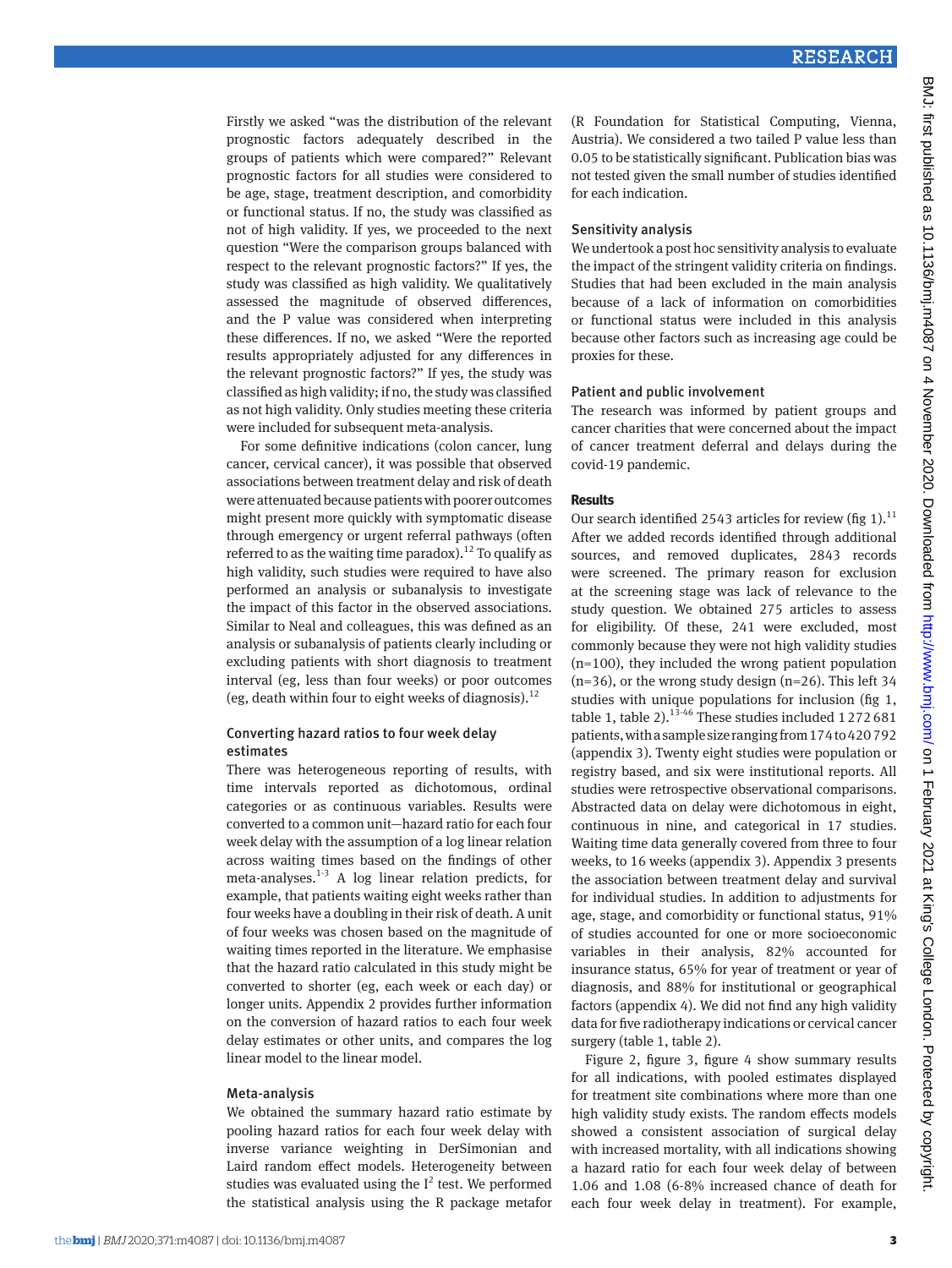

Fig 1 | PRISMA (preferred reporting items for systematic reviews and meta-analyses) 2009 flow diagram for systematic review of treatment delay and survival for curative surgery, systemic treatment, and radiotherapy for bladder, breast, colon, rectum, lung, cervix, and head and neck cancer. HR=hazard ratio

for head and neck surgery the hazard ratio was 1.06 (95% confidence interval 1.04 to 1.08) and for breast partial or complete mastectomy the hazard ratio was 1.08 (1.03 to 1.13). The results for lung surgery were consistent with other sites, though not statistically significant (1.06, 0.93 to 1.19).

Adjuvant and neoadjuvant systemic treatment indications varied more widely in effect (hazard ratio range 1.01-1.28). We observed significant associations for bladder neoadjuvant systemic treatment (hazard ratio 1.24, 95% confidence interval 1.03 to 1.50), breast adjuvant (1.09, 1.07 to 1.11) and neoadjuvant systemic treatment (1.28, 1.05 to 1.56), and colon and rectal adjuvant chemotherapy (1.13, 1.09 to 1.17). Associations were non-significant for non-small cell lung cancer adjuvant chemotherapy (1.01, 0.99 to 1.04) and bladder adjuvant chemotherapy (1.04, 0.98 to 1.11).

High validity data on curative radiotherapy were limited, but supported a mortality impact of delay for head and neck cancer (eg, radical radiotherapy: 1.09, 1.05 to 1.14) and for cervical cancer adjuvant radiotherapy (1.23, 1.00 to 1.50; P=0.045). We found no significant effect for the single high validity study of adjuvant radiotherapy after breast conserving

surgery (0.98, 0.88 to 1.09). No high validity studies were found for delay between diagnosis and start of neoadjuvant therapy for rectal cancer or for four other curative radiotherapy indications (table 2).

#### Sensitivity analysis

To evaluate the impact of our validity criteria on study findings, we undertook a sensitivity analysis and included studies that could be considered of borderline validity. For this analysis, we included 12 studies that were excluded in the primary analysis solely because of the lack of reporting or adjustment for comorbidity or functional status. We found little change in our estimates, except for breast cancer neoadjuvant systemic treatment (appendix 5).

#### **Discussion**

#### Principal findings

This analysis reports the impact of delay in curative treatment on the risk of death across the seven major tumour types: bladder, breast, colon, rectum, lung, cervix, and head and neck, and across all three major treatment modalities (surgery, systemic treatment, and radiotherapy). Across all three modalities, we found that a treatment delay of four weeks is associated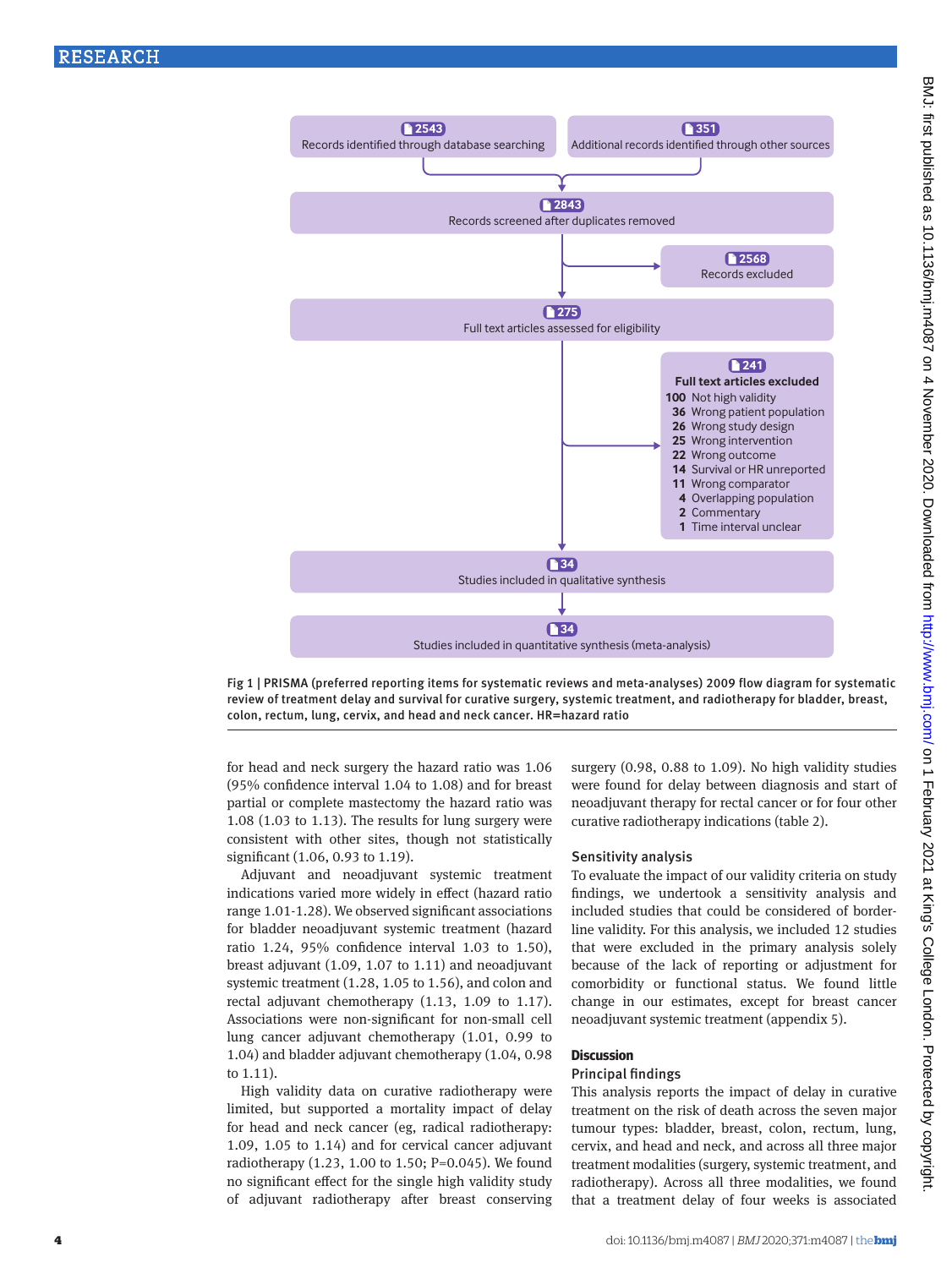|                        |                               | Table 1   Summary of characteristics for studies investigating surgical treatment |                                                                            |                                                                                      |                              |                                                                                                                                                                                                                                        |  |  |
|------------------------|-------------------------------|-----------------------------------------------------------------------------------|----------------------------------------------------------------------------|--------------------------------------------------------------------------------------|------------------------------|----------------------------------------------------------------------------------------------------------------------------------------------------------------------------------------------------------------------------------------|--|--|
| Indication:<br>surgery | Source                        | Study design                                                                      | Dataset (dates)                                                            | Median age (years)                                                                   | <b>Stage</b>                 | Other study details                                                                                                                                                                                                                    |  |  |
| Bladder                | Chu 2019 <sup>13</sup>        | Retrospective observational<br>comparison                                         | SEER Medicare database<br>$(2004 - 2012)$                                  | 75.2 (mean)                                                                          | Ш.                           |                                                                                                                                                                                                                                        |  |  |
|                        | Gore 2009 <sup>14</sup>       | Retrospective observational SEER Medicare database<br>comparison                  | $(1992 - 2001)$                                                            | ≤12 weeks=73.8, >12<br>weeks=73.6 (mean)                                             | $\mathbb{H}$                 |                                                                                                                                                                                                                                        |  |  |
|                        | Kulkarni 2009 <sup>15</sup>   | Retrospective observational<br>comparison                                         | <b>Ontario Cancer Registry</b><br>$(1992 - 2004)$                          | ≤90 days 67.4.<br>>90 days 69.2 (mean)                                               | Tx, T0, Ta, Tis, T1-T4 $-$   |                                                                                                                                                                                                                                        |  |  |
| <b>Breast</b>          | Bleicher 2016 <sup>16</sup>   | Retrospective observational<br>comparison                                         | SEER Medicare database<br>$(1992-2009)$ ,<br>NCDB (2003-2005)<br>databases | 75.2 (mean),<br>60.3 (mean)                                                          | $[-111, 1-111]$              | Both cohorts were included<br>in meta-analysis as overlap<br>was limited owing to years<br>considered in two cohorts.<br>wider geographical population<br>coverage of NCDB with ≥18<br>years represented (SEER was<br>$\geq 66$ years) |  |  |
|                        | Eaglehouse 2019 <sup>17</sup> | Retrospective observational CCR, MDR databases<br>comparison                      | $(1998-2010)$                                                              | 54.5 (mean)                                                                          | $ - $                        |                                                                                                                                                                                                                                        |  |  |
|                        | Polverini 2016 <sup>18</sup>  | Retrospective observational NCDB (2004-2012)<br>comparison                        |                                                                            | 59.4 (mean)                                                                          | $ - $                        |                                                                                                                                                                                                                                        |  |  |
|                        | Shin 2013 <sup>19</sup>       | Retrospective observational KCCR database (2006)<br>comparison                    |                                                                            | 49.3 (mean)                                                                          | Local and regional<br>(SEER) | $\overline{\phantom{a}}$                                                                                                                                                                                                               |  |  |
|                        | Mateo 2020 <sup>20</sup>      | Retrospective observational NCDB (2010-2014)<br>comparison                        |                                                                            | <b>NR</b>                                                                            | $ - $                        |                                                                                                                                                                                                                                        |  |  |
| Colon                  | Bagaria 2019 <sup>21</sup>    | Retrospective observational Multicentre,<br>comparison                            | US (1990-2012)                                                             | 71 (range 18-99)                                                                     | I-IV (pathological)          |                                                                                                                                                                                                                                        |  |  |
|                        | Flemming 2017 <sup>22</sup>   | Retrospective observational OCR, CIHI DAD, OHIP<br>comparison                     | databases (2002-2008)                                                      | 71 (IQR 62-78)                                                                       | I-IV (pathological)          | $\overline{\phantom{m}}$                                                                                                                                                                                                               |  |  |
| <b>NSCLC</b>           | Kanarek 2014 <sup>23</sup>    | Retrospective observational<br>comparison                                         | Institutional US<br>$(2003 - 2009)$                                        | $61\% \ge 65$                                                                        | 1A, 1B/2A, 2B                | $\overline{\phantom{0}}$                                                                                                                                                                                                               |  |  |
|                        | Samson 2015 <sup>24</sup>     | Retrospective observational<br>comparison                                         | NCDB (1998-2010)                                                           | <8 weeks: 67.63 (±10.1), 1 (clinical)<br>≥8 weeks: 68.73 (±9.8)<br>$(mean (\pm SD))$ |                              | $\overline{\phantom{0}}$                                                                                                                                                                                                               |  |  |
| Cervix                 | No high validity data found   |                                                                                   |                                                                            |                                                                                      |                              |                                                                                                                                                                                                                                        |  |  |
| Head and<br>neck       | Murphy 2016 <sup>25</sup>     | Retrospective observational NCDB (2003-2005)<br>comparison                        |                                                                            | <b>NR</b>                                                                            | $I-IVB$                      | Oral tongue, oropharynx,<br>larynx, hypopharynx                                                                                                                                                                                        |  |  |
|                        | Liao $2017^{26}$              | Retrospective observational Taiwanese Cancer Registry<br>comparison               | database (2004-2010)                                                       | 52.8 (mean)                                                                          | I-IVB (clinical)             | Oral cavity                                                                                                                                                                                                                            |  |  |

CCR=Department of Defence Central Cancer Registry; CIHI DAD=Canadian Institute for Health Information Discharge Abstract Database; IQR=interquartile range; KCCR=Korean Central Cancer Registry; MDR=Military Health System Data Repository; NCDB=National Cancer Database (US); NR=not reported; NSCLC=non-small cell lung cancer; OCR=Ontario Cancer Registry; OHIP=Ontario Health Insurance Plan; SEER=Surveillance, Epidemiology, and End Results.

> with an increase in the risk of death. For surgery, this is a 6-8% increase in the risk of death for every four week delay. This impact is even more marked for some radiotherapy and systemic indications, with a 9% and 13% increased risk of death for definitive head and neck radiotherapy and adjuvant systemic treatment for colorectal cancer, respectively. The one high validity study for breast cancer adjuvant radiotherapy did not show an effect, although a clear effect of delay on local control has been described (hazard ratio for each month of delay 1.08, 95% confidence interval 1.02 to 1.14); longer delays (eg, >20 weeks) have been associated with worse breast cancer specific survival.<sup>47 48</sup>

# Policy implications and comparison to other studies Our analysis builds on the foundations of Mackillop and colleagues, who investigated the mortality impact per one month delay for radiotherapy indications (eg, head and neck, breast) and similarly for systemic treatment (adjuvant colon, breast). $1-3$  47 Our study provides a strong empirical basis for estimating the mortality impact of system level delays for different treatment modalities and cancers.

Delays of up to eight weeks and 12 weeks further increase the risk of death. For example, an eight week delay in breast cancer surgery would increase the risk of death by  $17\%$  (=1.08<sup>8weeks/4weeks</sup>) and a 12 week delay would increase the risk by  $26\%$  (=1.08<sup>12weeks/4weeks</sup>). Such figures translate into significant population level excess mortality. A surgical delay of 12 weeks for all patients with breast cancer for a year (eg, during covid-19 lockdown and recovery) would lead to 1400 excess deaths in the United Kingdom, 6100 in the United States, 700 in Canada, and 500 in Australia, assuming surgery is the first treatment in 83%, and mortality without delay is  $12\%$ <sup>10 16 49</sup> These results are sobering and suggest that the survival gained by minimising the time to initiation of treatment is of similar (and perhaps greater) magnitude of benefit as that seen with some novel therapeutic agents. $50$ Furthermore, our results do not consider the impact of treatment delay on local control rates, functional outcomes (eg, continence, swallowing), complications from more extensive treatments because of progression during delays, quality of life,<sup>51</sup> or the greater economic burden because of higher direct care costs and productivity losses because of premature mortality and morbidity.<sup>52</sup> Therefore, the impact of treatment delay is probably far greater for patients and society than that reflected in our results.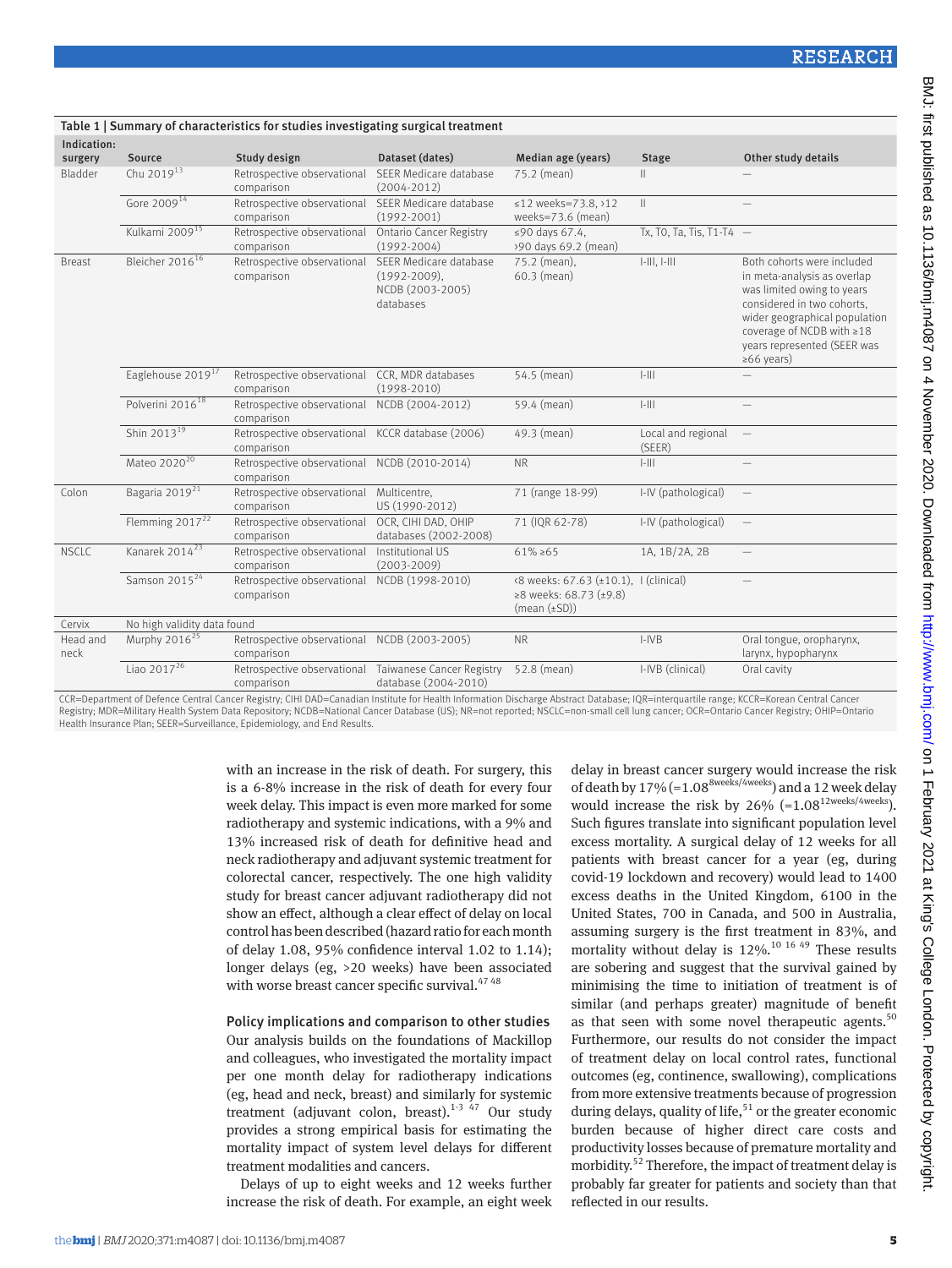|                                                          | Table 2   Summary of characteristics for studies investigating systemic treatment and radiotherapy |                                           |                                                                                                                                   |                                                              |                                                                                                                                                                                                                                                                                                                                                                                                                              |                                                                                |  |  |  |
|----------------------------------------------------------|----------------------------------------------------------------------------------------------------|-------------------------------------------|-----------------------------------------------------------------------------------------------------------------------------------|--------------------------------------------------------------|------------------------------------------------------------------------------------------------------------------------------------------------------------------------------------------------------------------------------------------------------------------------------------------------------------------------------------------------------------------------------------------------------------------------------|--------------------------------------------------------------------------------|--|--|--|
| Indication                                               | Source                                                                                             | Study design                              | Dataset (dates)                                                                                                                   | Median age (years) Stage                                     |                                                                                                                                                                                                                                                                                                                                                                                                                              | Other study details                                                            |  |  |  |
| <b>Systemic treatment</b>                                |                                                                                                    |                                           |                                                                                                                                   |                                                              |                                                                                                                                                                                                                                                                                                                                                                                                                              |                                                                                |  |  |  |
| Neoadjuvant chemotherapy,<br>bladder                     | Chu 2019 <sup>13</sup>                                                                             | Retrospective observational<br>comparison | SEER Medicare database<br>$(2004 - 2012)$                                                                                         | 72.9 (mean)                                                  | $\label{eq:1} \prod_{i=1}^n \alpha_i \, \prod_{i=1}^n \alpha_i \, \prod_{i=1}^n \alpha_i \, \prod_{i=1}^n \alpha_i \, \prod_{i=1}^n \alpha_i \, \prod_{i=1}^n \alpha_i \, \prod_{i=1}^n \alpha_i \, \prod_{i=1}^n \alpha_i \, \prod_{i=1}^n \alpha_i \, \prod_{i=1}^n \alpha_i \, \prod_{i=1}^n \alpha_i \, \prod_{i=1}^n \alpha_i \, \prod_{i=1}^n \alpha_i \, \prod_{i=1}^n \alpha_i \, \prod_{i=1}^n \alpha_i \, \prod_{$ | Same study as Chu<br>2019 <sup>13</sup> bladder surgery                        |  |  |  |
| Adjuvant chemotherapy,<br>bladder                        | Corbett 2019 <sup>27</sup>                                                                         | Retrospective observational<br>comparison | NCDB (2006-2013)                                                                                                                  | <b>NR</b>                                                    | pT3-T4 or pN+                                                                                                                                                                                                                                                                                                                                                                                                                |                                                                                |  |  |  |
|                                                          | Booth 2014 <sup>28</sup>                                                                           | Retrospective observational<br>comparison | OCR                                                                                                                               | 38% were ≥70                                                 | 18% <t3, 82%<br="">T3-T4, 68%<br/>node positive</t3,>                                                                                                                                                                                                                                                                                                                                                                        | $\hspace{0.1mm}-\hspace{0.1mm}$                                                |  |  |  |
| Neoadjuvant chemotherapy,<br>breast                      | Sanford 2016 <sup>29</sup>                                                                         | Retrospective observational<br>comparison | Research database at<br>University of Texas<br>$(1995 - 2007)$                                                                    | 50 (range 24-83)                                             | I-III (clinical)                                                                                                                                                                                                                                                                                                                                                                                                             | Time from end of<br>neoadjuvant<br>chemotherapy to surgery                     |  |  |  |
| Adjuvant chemotherapy,<br>breast                         | Gagliato 2014 <sup>30</sup>                                                                        | Retrospective observational<br>comparison | MD Anderson Cancer<br>Center institutional<br>database. (1997-2011)                                                               | 50 (range 19-85)                                             | $\left\vert -\right\vert \left\vert \right\vert \right\vert$                                                                                                                                                                                                                                                                                                                                                                 |                                                                                |  |  |  |
|                                                          | Mateo 2020 <sup>20</sup>                                                                           | Retrospective observational<br>comparison | NCDB (2010-2014)                                                                                                                  | <b>NR</b>                                                    | $\left\vert -\right\vert \left\vert \right\vert \right\vert$                                                                                                                                                                                                                                                                                                                                                                 | $\overline{\phantom{0}}$                                                       |  |  |  |
|                                                          | Hershman 2006 <sup>31</sup>                                                                        | Retrospective observational<br>comparison | SEER Medicare database<br>$(1992 - 1999)$                                                                                         | <b>NR</b>                                                    | $\left\vert -\right\vert \left\vert \right\vert$                                                                                                                                                                                                                                                                                                                                                                             | $\overline{\phantom{0}}$                                                       |  |  |  |
| Adjuvant chemotherapy,<br>colon, rectum                  | Hershman 2006 <sup>32</sup>                                                                        | Retrospective observational<br>comparison | SEER Medicare database<br>$(1992-1999)$                                                                                           | <b>NR</b>                                                    | III Colon                                                                                                                                                                                                                                                                                                                                                                                                                    | $\overline{\phantom{0}}$                                                       |  |  |  |
|                                                          | Cheung $2009^{33}$                                                                                 | Retrospective observational<br>comparison | SEER Medicare database<br>$(1991 - 2002)$                                                                                         | 73.3<br>$(IQR 69.8-77.4)$                                    | II- III Rectal                                                                                                                                                                                                                                                                                                                                                                                                               | $\overline{\phantom{0}}$                                                       |  |  |  |
|                                                          | Bayraktar 2011 <sup>34</sup>                                                                       | Retrospective observational<br>comparison | Jackson Memorial Hospital 55.7±1.1 for ≤60<br>and University of Miami<br>Sylvester Comprehensive<br>Cancer Center (2000-<br>2008) | days and $56.9 \pm 1.8$<br>for $>60$ days<br>$(mean \pm SE)$ | II-III Colon                                                                                                                                                                                                                                                                                                                                                                                                                 | $\overline{\phantom{0}}$                                                       |  |  |  |
|                                                          | Lima 2011 <sup>35</sup>                                                                            | Retrospective observational<br>comparison | Alberta Cancer Registry,<br>ambulatory care<br>classification system,<br>discharge abstract<br>database (2000-2005)               | <b>NR</b>                                                    | III Colon                                                                                                                                                                                                                                                                                                                                                                                                                    |                                                                                |  |  |  |
|                                                          | Becerra 2017 <sup>36</sup>                                                                         | Retrospective observational<br>comparison | New York State Registry,<br>SPARCS (2004-2009)                                                                                    | <b>NR</b>                                                    | III Colon                                                                                                                                                                                                                                                                                                                                                                                                                    | $\overline{\phantom{0}}$                                                       |  |  |  |
|                                                          | Turner 2018 <sup>37</sup>                                                                          | Retrospective observational<br>comparison | NCDB (2006-2014)                                                                                                                  | <b>NR</b>                                                    | III Colon                                                                                                                                                                                                                                                                                                                                                                                                                    | $\qquad \qquad -$                                                              |  |  |  |
|                                                          | Xu 2014 <sup>38</sup>                                                                              | Retrospective observational<br>comparison | SEER Medicare database<br>$(1992 - 2005)$                                                                                         | 73.6<br>$(IQR 69.8-77.6)$                                    | II Colon                                                                                                                                                                                                                                                                                                                                                                                                                     |                                                                                |  |  |  |
|                                                          | Massarweh 2015 <sup>39</sup>                                                                       | Retrospective observational<br>comparison | NCDB (2003-2010)                                                                                                                  | $60.8 \ (\pm 11.6)$<br>$(mean (\pm SD))$                     | III Colon                                                                                                                                                                                                                                                                                                                                                                                                                    |                                                                                |  |  |  |
| Adjuvant chemotherapy,<br><b>NSCLC</b>                   | Booth 201340                                                                                       | Retrospective observational<br>comparison | OCR (2004-2006)                                                                                                                   | $62(28-85)$<br>(mean (range))                                | $  -  $<br>(pathological)                                                                                                                                                                                                                                                                                                                                                                                                    |                                                                                |  |  |  |
|                                                          | Salazar 201741                                                                                     | Retrospective observational<br>comparison | NCDB (2004-2012)                                                                                                                  | 64 (IQR 57-70)                                               | $ -   $<br>(pathological)                                                                                                                                                                                                                                                                                                                                                                                                    |                                                                                |  |  |  |
| Radiotherapy                                             |                                                                                                    |                                           |                                                                                                                                   |                                                              |                                                                                                                                                                                                                                                                                                                                                                                                                              |                                                                                |  |  |  |
| Definitive radiotherapy/<br>neoadjuvant, bladder         | No high validity<br>data found                                                                     |                                           |                                                                                                                                   |                                                              |                                                                                                                                                                                                                                                                                                                                                                                                                              |                                                                                |  |  |  |
| Adjuvant radiotherapy, post<br>breast conserving surgery | Hébert-Croteau<br>200442                                                                           | Retrospective observational<br>comparison | Random population based NR<br>sample of five regions of<br>Quebec, Canada for periods<br>covering 1988-1994                       |                                                              | $\left\vert -\right\vert \left\vert \right\vert$                                                                                                                                                                                                                                                                                                                                                                             | $\qquad \qquad -$                                                              |  |  |  |
| Neoadjuvant (chemo)radiation,<br>rectum*                 | No high validity<br>data found                                                                     |                                           |                                                                                                                                   |                                                              |                                                                                                                                                                                                                                                                                                                                                                                                                              |                                                                                |  |  |  |
| NSCLC, stage III<br>chemoradiation                       | No high validity<br>data found                                                                     |                                           |                                                                                                                                   |                                                              |                                                                                                                                                                                                                                                                                                                                                                                                                              |                                                                                |  |  |  |
| SCLC, limited stage<br>chemoradiation                    | No high validity<br>data found                                                                     |                                           |                                                                                                                                   |                                                              |                                                                                                                                                                                                                                                                                                                                                                                                                              |                                                                                |  |  |  |
| Adjuvant<br>chemoradiation, cervix                       | Jhawar 2017 $43$                                                                                   | Retrospective observational<br>comparison | NCDB (2004-2013)                                                                                                                  | 46 (IQR 38-56)                                               | $IB1-IIIB$                                                                                                                                                                                                                                                                                                                                                                                                                   | No stratified wait<br>group table but<br>adjusted analysis                     |  |  |  |
| Definitive chemoradiation.<br>cervix                     | No high validity<br>data found                                                                     |                                           |                                                                                                                                   |                                                              |                                                                                                                                                                                                                                                                                                                                                                                                                              |                                                                                |  |  |  |
| Radical chemoradiation,<br>head and neck                 | Sharma 201644                                                                                      | Retrospective observational<br>comparison | NCDB (2003-2006)                                                                                                                  | 57.6 (9.9)<br>(mean (SD))                                    | III-IV (clinical,<br>non-metastatic)                                                                                                                                                                                                                                                                                                                                                                                         | Oropharynx<br>chemoradiation                                                   |  |  |  |
| Adjuvant (chemo)radiation,<br>head and neck              | Harris 2018 <sup>45</sup>                                                                          | Retrospective observational<br>comparison | NCDB (2004-2013)                                                                                                                  | 59 (10.9)<br>(mean (SD))                                     | III-IV (non-<br>metastatic)                                                                                                                                                                                                                                                                                                                                                                                                  | Interaction between<br>subsite and outcome<br>observed                         |  |  |  |
| Radical (chemo)radiation,<br>nasopharyngeal carcinoma    | Chen 201646                                                                                        | Retrospective observational<br>comparison | Sun Yat-Sen University<br>Cancer Center, institutional (primary cohort)<br>series (2009-2012)                                     | NR, 45% ≤45                                                  | I-IV (non-<br>metastatic)                                                                                                                                                                                                                                                                                                                                                                                                    | 99.6% World Health<br>Organization histology<br>type II/III, treated with IMRT |  |  |  |

IMRT=intensity modulated radiation therapy; IQR=interquartile range; NCDB=National Cancer Database (US); NR=not reported; NSCLC=non-small cell lung cancer; OCR=Ontario Cancer Registry; SCLC=small cell lung cancer; SD=standard deviation; SE=standard error; SEER=Surveillance, Epidemiology, and End Results; SPARCS=Statewide Planning and Research Cooperative System.<br>\*Delay studies primarily investigating the investigating time from diagnosis to start of neoadjuvant therapy were found for rectal cancer.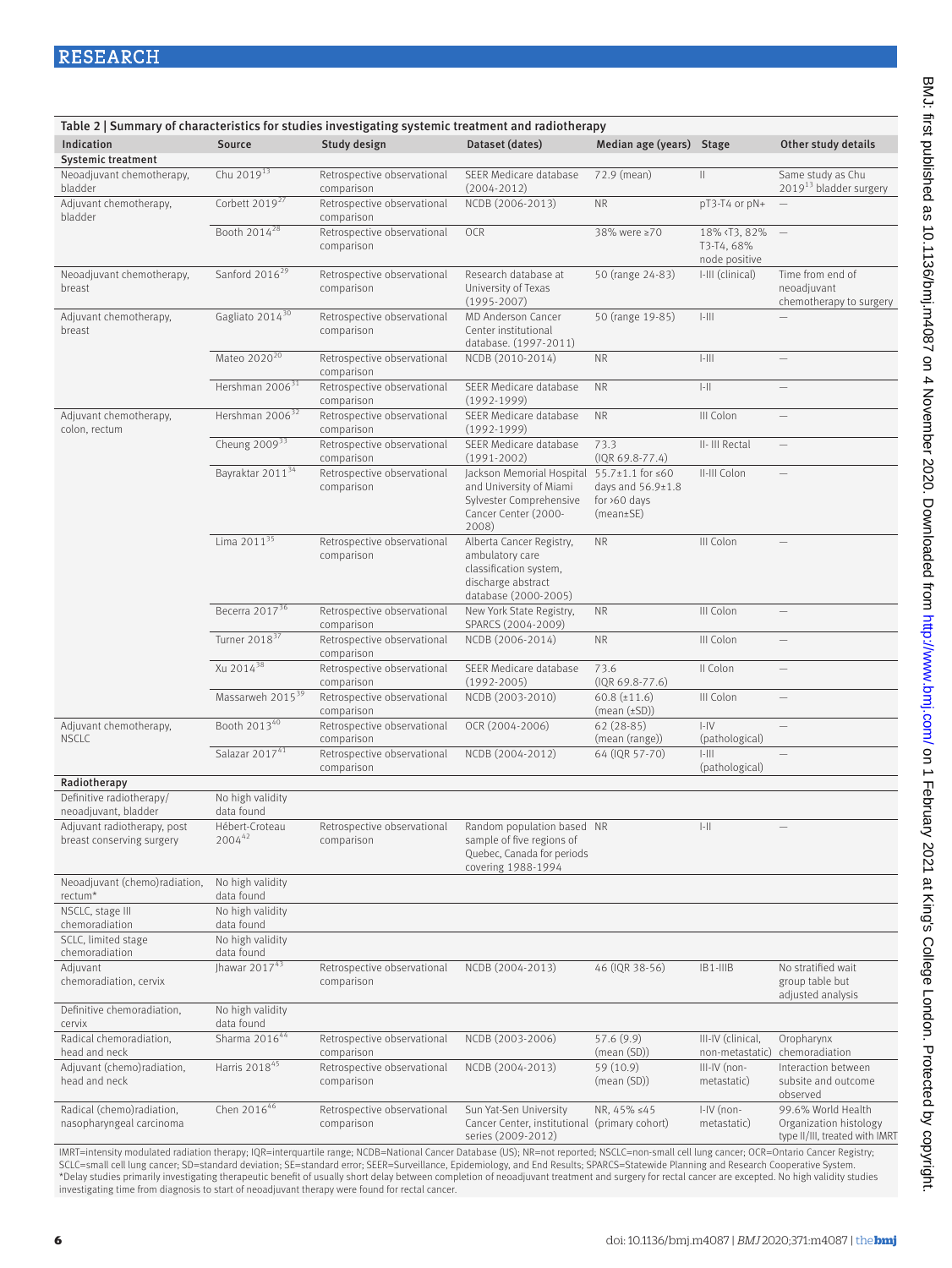| Study                                                  | <b>Hazard ratio</b><br>(95% Cl) | <b>Hazard ratio</b><br>(95% CI) |
|--------------------------------------------------------|---------------------------------|---------------------------------|
| <b>Bladder</b>                                         |                                 |                                 |
| Chu 2019                                               |                                 | 1.12 (1.01 to 1.25)             |
| <b>Gore 2009</b>                                       |                                 | 1.09 (1.01 to 1.17)             |
| Kulkarni 2009                                          |                                 | 1.03 (1.00 to 1.06)             |
| RE model: 0=4.26; df=2, P=0.12; l <sup>2</sup> =53.0%  |                                 | 1.06(1.01 to 1.12)              |
| <b>Breast</b>                                          |                                 |                                 |
| <b>Mateo 2020</b>                                      |                                 | 1.09 (1.07 to 1.12)             |
| Eaglehouse 2019                                        |                                 | 1.14 (1.02 to 1.27)             |
| Bleicher (NCBD) 2016                                   |                                 | 1.09 (1.07 to 1.12)             |
| Bleicher (SEER) 2016                                   |                                 | 1.08 (1.05 to 1.12)             |
| Polverini 2016                                         |                                 | 1.01 (1.01 to 1.02)             |
| Shin 2013                                              |                                 | 1.12 (1.00 to 1.25)             |
| RE model: 0=84.79; df=5, P=0.00; l <sup>2</sup> =94.1% |                                 | $1.08(1.03 \text{ to } 1.13)$   |
| Colon                                                  |                                 |                                 |
| Bagaria 2019                                           |                                 | $1.08(1.01 \text{ to } 1.15)$   |
| Flemming 2017                                          |                                 | 1.04 (0.95 to 1.13)             |
| RE model: 0=0.50; df=1, P=0.48; l <sup>2</sup> =0%     |                                 | 1.06 (1.01 to 1.12)             |
| <b>Head and neck</b>                                   |                                 |                                 |
| Liao 2017                                              |                                 | 1.06 (1.04 to 1.09)             |
| Murphy 2016                                            |                                 | 1.06 (1.04 to 1.09)             |
| RE model: 0=0.00; df=1, P=0.95; l <sup>2</sup> =0%     |                                 | 1.06 (1.04 to 1.08)             |
| <b>NSCLC</b>                                           |                                 |                                 |
| Samson 2015                                            |                                 | 1.02 (1.00 to 1.03)             |
| Kanarek 2014                                           |                                 | 1.17 (0.97 to 1.41)             |
| RE model: 0=2.16; df=1, P=0.14; $1^{2}$ =53.8%         |                                 | 1.06 (0.93 to 1.19)             |
|                                                        | 1.25<br>0.8<br>1                | 1.5                             |

Fig 2 | Forest plot and pooled hazard ratios for association of each four week delay in surgery and overall survival by cancer site. Small purple diamonds represent the hazard ratio for each study and whiskers represent 95% confidence interval. Large purple diamonds represent summary effect estimates with the centre being the estimate and the ends representing 95% confidence intervals. NSCLC=non-small cell lung cancer

Treatment delays could be due to patient factors (eg, need for cardiac workup, postoperative wound infection), disease factors (eg, need for additional imaging investigations), or system factors (eg, waiting for an operating room date, a central line insertion, or a specialist consultation). The main purpose of this discussion is to highlight the need to minimise system level delays. We strongly emphasise that patients should not start surgery, systemic treatment, or radiotherapy until they are medically fit to do so, and have completed appropriate investigations. We also acknowledge that for rectal cancer, for instance, an increasing body of evidence shows that deferral of surgery after radiotherapy might not confer a survival disadvantage for those having a complete response. $53$ 

A major finding from our study is the paucity of high quality data for several tumour specific indications for radiotherapy, including chemoradiation for nonsmall cell lung cancer and definitive cervical cancer treatment. Two high validity studies providing delay estimates across multiple treatment modalities for these tumour types suggest an impact of delay in treatment initiation in these settings (cervical cancer mortality for each four week delay: hazard ratio 1.04, 95% confidence interval 1.02 to  $1.07<sup>54</sup>$ ; stage III nonsmall cell cancer: 1.03, 1.01 to 1.06).<sup>55</sup> While the negative impact of treatment interruptions on survival outcomes is well documented for these tumours, 56-58 evidence is insufficient about the exact impact of a delay in starting treatment, which given its importance, should be an urgent research priority.

The study results are timely in light of the current covid-19 pandemic. Internationally, some countries have released national guidance on prioritisation of surgical treatments for cancer, which do not appear to be supported by the results of this study. For example, at the beginning of the pandemic the UK NHS<sup>59</sup> created a short term surgical prioritisation algorithm. Several indications were considered safe to be delayed by 10-12 weeks with no predicted impact on outcome, including all colorectal surgery. Therefore, our results can help to directly inform policy—we found that increasing the wait to surgery from six weeks to 12 weeks would increase the risk of death in this setting by 9%.

We note that a delay of less than four weeks should not be justified as safe based on our findings. For example, our results suggest a 4% increased risk of death for a two week delay for breast cancer surgery (1.08<sup>2weeks/4weeks</sup>;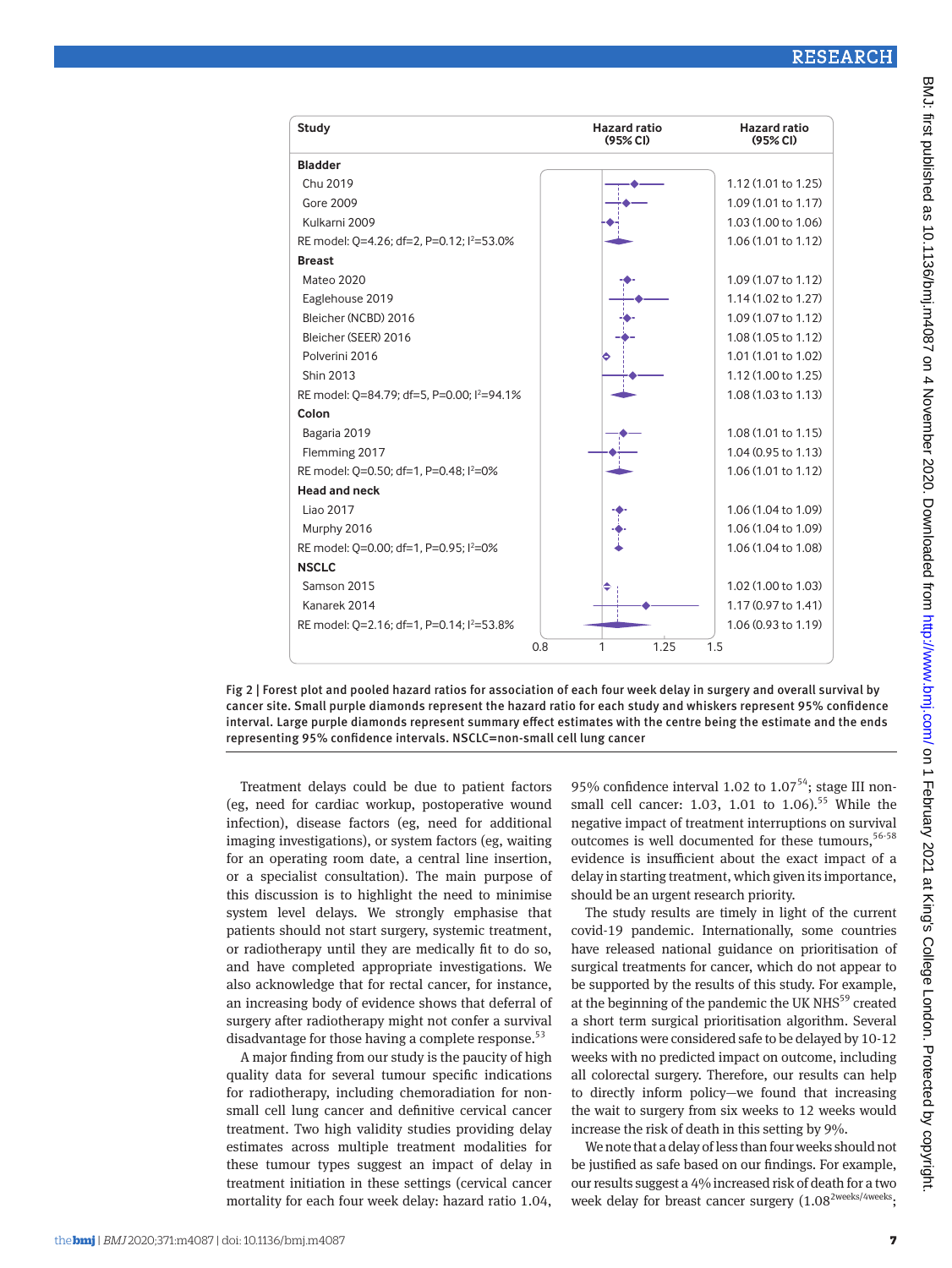

Fig 3 | Forest plot and pooled hazard ratios for association of each four week delay in adjuvant and neoadjuvant systemic treatment and overall survival by cancer site. Small purple diamonds represent the hazard ratio for each study and whiskers represent 95% confidence interval. Large purple diamonds represent summary effect estimate with the centre being the estimate and the ends representing 95% confidence intervals. NSCLC=non-small cell lung cancer

appendix 2). Taken as a whole, these results suggest there is an urgent need to reconsider how we organise our cancer services. The prevailing paradigm has been around access to new treatments to improve outcomes, but from a system level, gains in survival might be achieved by prioritising efforts to minimise the time from cancer diagnosis to initiation of treatment from weeks to days. We acknowledge that treatment delays are multifactorial in cause and that patients should not start treatment before they are medically fit to do so, and have had completed all appropriate evaluations, however these data strongly support efforts to minimise system level delays. For example, national quality indicators around cancer waiting times from diagnosis to treatment are widely used across different health systems. In the UK NHS, current targets for the initiation of primary definitive treatment have been set at 31 days from the decision to treat date; this does not include the lag between receiving a diagnosis and having a surgical or radiation oncology consultation for treatment. $9\,60$ At a population level, differences in lead times to treatment of even two or three weeks could be a factor in why survival outcomes differ across health systems and needs further investigation. However, these delays need to be balanced with the necessity to be medically fit for treatment. Additionally, potential opportunities for second opinions could result in more effective or appropriate care, especially where variation in practice or outcomes exist across providers.

Options for decreasing delay after diagnosis include increasing specialist workforce capacity through training initiatives or overcoming these challenges through technological developments. For example, automated treatment contouring and planning is increasingly standardised and reduces the radiotherapy preparation time to hours rather than days.61 Satellite centres might improve capacity for treating patients, as can reconfiguration of existing infrastructure to high volume super specialised services, or single entry models and team based care.<sup>62</sup> Innovations in surgical technique could also minimise morbidity and reduce time to adjuvant therapy.<sup>63 64</sup>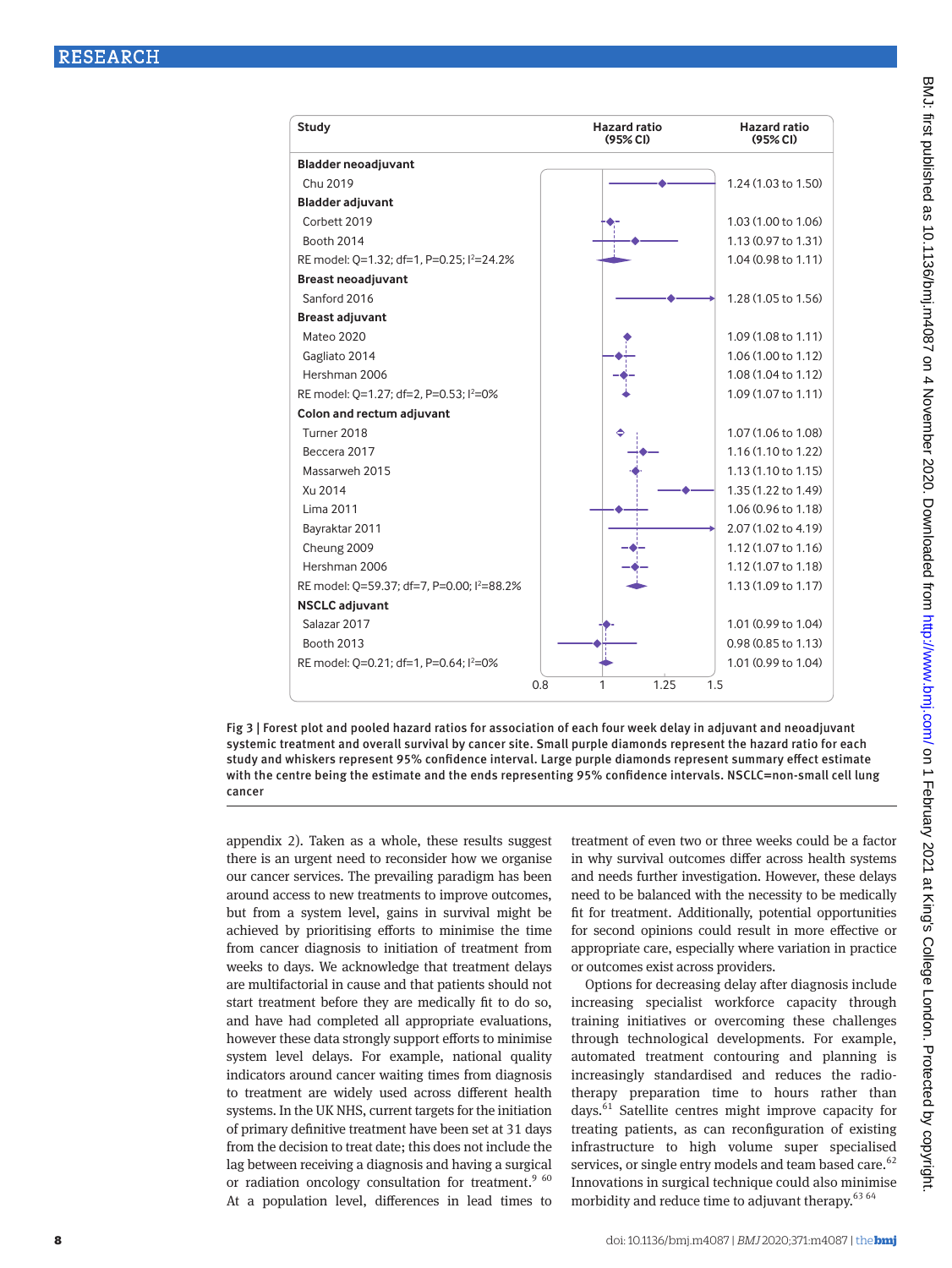

Fig 4 | Forest plot of hazard ratios for association of each four week delay in radical and adjuvant radiotherapy and overall survival by cancer site. Purple diamonds represent the hazard ratio for each study and whiskers represent 95% confidence interval

#### Strengths and limitations of this study

Our study provides evidence on the association of treatment delay and mortality, covering seven cancer types and three treatment modalities. Our study was based on observational data, and we therefore restricted our sample to high validity studies given the biases inherent to this study design. Our approach provides high level evidence on system delay because randomised trials in this context are not appropriate or feasible.

The most fundamental limitation of our study is the risk of residual confounding. Patients with longer treatment delays could be destined to have inferior outcomes for reasons of comorbidity, treatment morbidity, or performance status. In evaluating the validity of our findings, we note the coherence of overall mortality and cancer specific endpoints (local control, cancer specific survival, disease-free survival) for all past meta-analyses of high validity studies.<sup>1-3 47</sup> We also note major detrimental effects of prolonged waiting times on cancer specific survival outcomes in 13 of 15 studies included in our meta-analysis that reported cancer survival outcomes alongside overall survival.<sup>14 16 22 28 29-36 38 39 46</sup> These studies span seven treatment indications. Factors associated with medical status such as elements of socioeconomic status or insurance status might also be confounding factors; we found that 91% and 82% of identified studies accounted for these, respectively, though this does not completely rule out the possibility of residual confounding. Twenty five of 34 identified studies were from the USA, though no significant heterogeneity was detected compared with other countries.

Our findings cannot be directly applied to other cancer specific treatment indications, or to subgroups or single patients with treatment indications considered here. For example, limited evidence suggests that the impact of delay can vary according to stage, often with consistently greater mortality impact with earlier stage disease.<sup>16-18 25 55</sup> Additionally, our results can only be applied to the range of delay considered in the studies we evaluated. Given evidence derived from cancers representing almost half of all patients, the precautionary principle (acting to avoid or diminish harm in the face of scientific uncertainty) should be used when determining acceptable waiting times for treatment where data are limited.<sup>8</sup> Too few studies were found for most indications to perform a risk of publication bias assessment with funnel plots. For previous meta-analyses where enough studies existed to do so, findings were not explained by publication bias. $12$ 

We acknowledge that the assumption of a log linear relation between waiting time and mortality could be an oversimplification. This assumption was required to estimate per unit time mortality impact of delay from studies that use a variety of wait time representations. However, there is support for this assumption in the primary studies we used. A continuous exposure from nine primary studies assumed (log) linearity. Six studies undertook cubic spline analysis and the results are compatible with log linear effects with the range of wait times considered here (four weeks to 16 weeks).<sup>15 19 21 26 41 45</sup> Moreover, the previous metaanalyses by Biagi and colleagues and Raphael and colleagues suggest a reasonable fit of a log linear relation to delay.<sup>12</sup> If a linear relation with delay exists (rather than log linear), the degree of difference in the two models is expected to be sufficiently small to allow use of a log linear model for the specific purposes of modelling the impact of delay on mortality between four and 16 weeks (appendix 2). We emphasise that assuming log linearity outside of the range of wait times used in this analysis is inappropriate. Our findings should also not be used to evaluate whether there is a minimal safe delay, or to estimate the impact of delay beyond 16 weeks.

Our results reflect the impact of delay on large and expectedly heterogeneous populations with varying risks of recurrence. Therefore, these estimates are best used at a policy and planning level for modelling, rather than for individual risk prediction. We also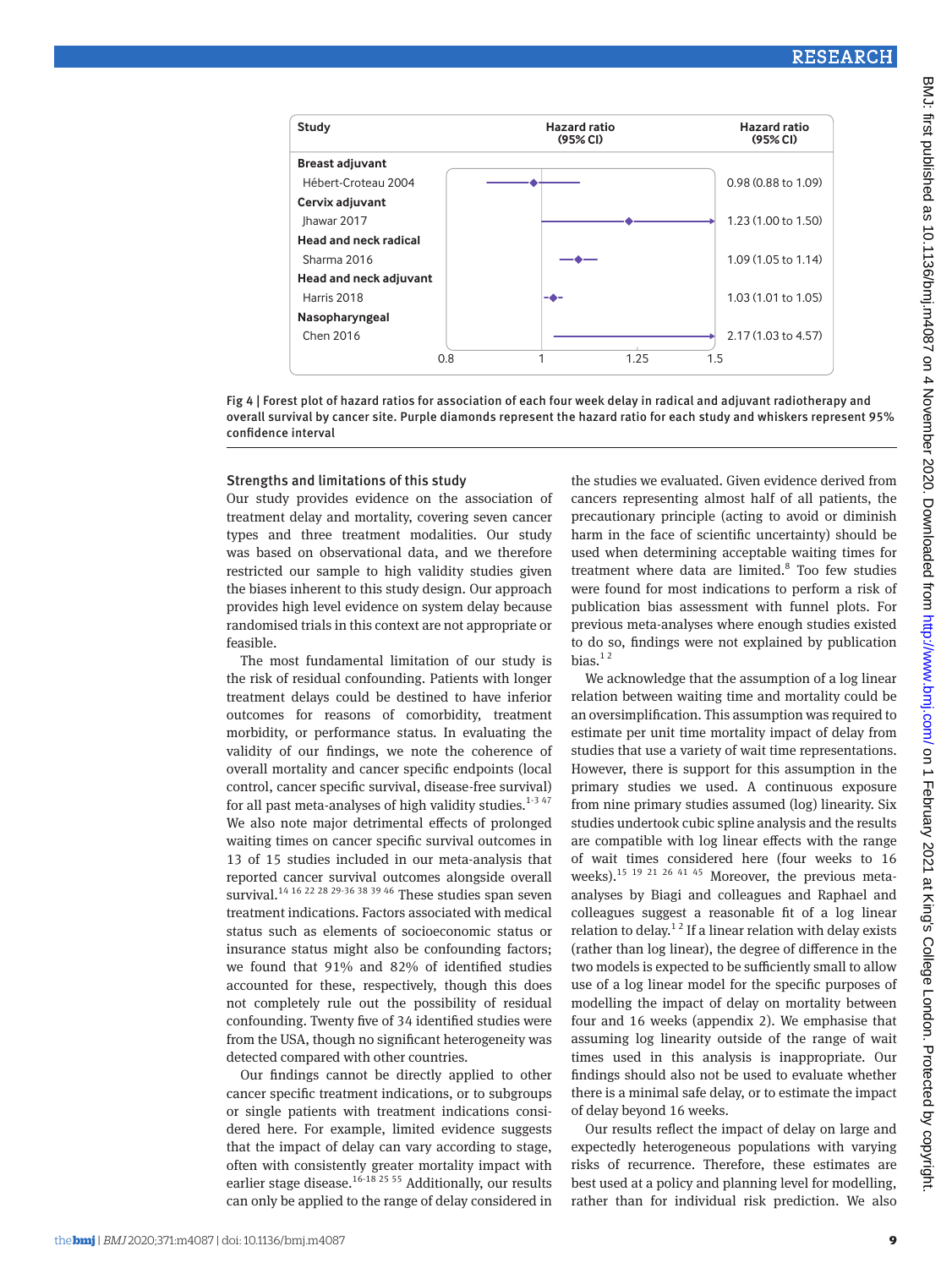emphasise that few studies considered the impact of immortal time bias on delay; this could be done through a landmark analysis for survival. Patients that survived a longer wait might have less aggressive tumours, biasing the delay effect towards the null. Our findings could therefore underestimate the impact of delay on mortality.

#### Conclusions

A four week delay in treatment is associated with an increase in mortality across all common forms of cancer treatment, with longer delays being increasingly detrimental. In light of these results, policies focused on minimising system level delays in cancer treatment initiation could improve population level survival outcomes.

#### **AUTHOR AFFILIATIONS**

<sup>1</sup>Division of Cancer Care and Epidemiology, Cancer Research Institute at Queen's University, 10 Stuart Street, 2nd Level, Kingston, ON K7L3N6, Canada

<sup>2</sup> Department of Oncology, Queen's University, Kingston, ON, Canada <sup>3</sup> Department of Public Health Sciences, Queen's University, Kingston, ON, Canada

4 Department of Clinical Oncology, Guy's & St Thomas' NHS Trust, London, UK

5 Department of Medicine, Queen's University, Kingston, ON, Canada <sup>6</sup>Institute of Cancer Policy, King's College London, London, UK

<sup>7</sup> Department of Health Services Research and Policy, London School of Hygiene and Tropical Medicine, London, UK

Dr Patti Groome is acknowledged for providing thoughtful comments on the evaluation of confounding by indication.

Contributors: Concept and design: TPH, WDK, CMB, RS, AA. Acquisition, analysis, or interpretation of data: TPH, WDK, ST, MJ, GAP, EHJ, DEO, CMB, RS, AA. Statistical analysis: TPH, WDK, DEO. Drafting of the manuscript: TPH, AA, WDK. Critical revision of the manuscript for important intellectual content: TPH, WDK, ST, MJ, GAP, EHJ, DEO, CMB, RS, AA. Administrative, technical, or material support: TPH, WDK, AA. Supervision: TPH, WDK, AA. TPH had full access to all of the data in the study, takes responsibility for the integrity of the data and the accuracy of the data analysis, and is guarantor for this work. TPH is the corresponding author and attests that all listed authors meet authorship criteria and that no others meeting the criteria have been omitted.

Funding: There was no project specific funding for this work. TPH holds a research chair provided by the Ontario Institute for Cancer Research through funding provided by the Government of Ontario (#IA-035). RS is funded through the UK Research and Innovation Economic and Social Research Council (ES/P010962/1). DEO is supported by an Ontario Graduate Scholarship and a Chen-Aronson Fellowship in Causes of Cancer. CMB is supported as the Canada Research Chair in Population Cancer Care. AA is supported by a National Institute for Health Research (NIHR) Advanced Fellowship (NIHR300599). The views expressed in this publication are those of the authors and not necessarily those of the NHS, the Government of Ontario, the National Institute for Health Research, or the Department of Health and Social Care.

Competing interests: All authors have completed the ICMJE uniform disclosure form at [www.icmje.org/coi\\_disclosure.pdf](http://www.icmje.org/coi_disclosure.pdf) and declare: no support from any organisation for the submitted work; unrestricted research funding for an unrelated project from Roche (TPH); no other relationships or activities that could appear to have influenced the submitted work.

Ethical approval: No ethical approval was required as this was a systematic review and meta-analysis of previously conducted studies.

Data sharing: No additional data available.

The lead author affirms that the manuscript is an honest, accurate, and transparent account of the study being reported; that no important aspects of the study have been omitted; and that any discrepancies from the study as originally planned (and, if relevant, registered) have been explained.

Dissemination to participants and related patient and public communities: We plan to disseminate the results to patient organisations. Dissemination to study participants is not applicable. Provenance and peer review: Not commissioned; externally peer reviewed.

This is an Open Access article distributed in accordance with the Creative Commons Attribution Non Commercial (CC BY-NC 4.0) license, which permits others to distribute, remix, adapt, build upon this work non-commercially, and license their derivative works on different terms, provided the original work is properly cited and the use is noncommercial. See:<http://creativecommons.org/licenses/by-nc/4.0/>.

- 1 Biagi JJ, Raphael MJ, Mackillop WJ, Kong W, King WD, Booth CM. Association between time to initiation of adjuvant chemotherapy and survival in colorectal cancer: a systematic review and meta-analysis. *JAMA* 2011;305:2335-42. doi:10.1001/jama.2011.749
- 2 Raphael MJ, Biagi JJ, Kong W, Mates M, Booth CM, Mackillop WJ. The relationship between time to initiation of adjuvant chemotherapy and survival in breast cancer: a systematic review and meta-analysis. *Breast Cancer Res Treat* 2016;160:17-28. doi:10.1007/s10549-016-3960-3
- 3 Chen Z, King W, Pearcey R, Kerba M, Mackillop WJ. The relationship between waiting time for radiotherapy and clinical outcomes: a systematic review of the literature. *Radiother Oncol* 2008;87:3-16. doi:10.1016/j.radonc.2007.11.016
- 4 Graboyes EM, Kompelli AR, Neskey DM, et al. Association of Treatment Delays With Survival for Patients With Head and Neck Cancer: A Systematic Review. *JAMA Otolaryngol Head Neck Surg* 2019;145:166-77. doi:10.1001/jamaoto.2018.2716
- 5 Institute of Medicine Committee on Quality of Health Care in America. *Crossing the quality chasm: a new health system for the 21st century.* National Academy Press, 2001.
- 6 Sample I. More than 2m operations cancelled as NHS fights Covid-19. The Guardian. 2020. [https://www.theguardian.com/](https://www.theguardian.com/society/2020/apr/26/more-than-two-million-operations-cancelled-as-nhs-fights-covid-19) [society/2020/apr/26/more-than-two-million-operations-cancelled](https://www.theguardian.com/society/2020/apr/26/more-than-two-million-operations-cancelled-as-nhs-fights-covid-19)[as-nhs-fights-covid-19](https://www.theguardian.com/society/2020/apr/26/more-than-two-million-operations-cancelled-as-nhs-fights-covid-19)
- Harnett CE. Clearing surgery backlog will take at least 17 months and cost millions, province says. Times Colonist. 2020. [https://www.](https://www.timescolonist.com/news/local/clearing-surgery-backlog-will-take-at-least-17-months-and-cost-millions-province-says-1.24131366) [timescolonist.com/news/local/clearing-surgery-backlog-will-take-at](https://www.timescolonist.com/news/local/clearing-surgery-backlog-will-take-at-least-17-months-and-cost-millions-province-says-1.24131366)[least-17-months-and-cost-millions-province-says-1.24131366](https://www.timescolonist.com/news/local/clearing-surgery-backlog-will-take-at-least-17-months-and-cost-millions-province-says-1.24131366)
- 8 Hanna TP, Evans GA, Booth CM. Cancer, COVID-19 and the precautionary principle: prioritizing treatment during a global pandemic. *Nat Rev Clin Oncol* 2020;17:268-70. doi:10.1038/ s41571-020-0362-6
- 9 NHS England. Achieving world-class cancer outcomes: a strategy for England 2015-2020 - progress report 2016-2017. 2017. [https://](https://www.england.nhs.uk/publication/achieving-world-class-cancer-outcomes/) [www.england.nhs.uk/publication/achieving-world-class-cancer](https://www.england.nhs.uk/publication/achieving-world-class-cancer-outcomes/)[outcomes/](https://www.england.nhs.uk/publication/achieving-world-class-cancer-outcomes/)
- 10 Ferlay J, Ervik M, Lam F, et al. *Global Cancer Observatory: Cancer Today.* International Agency for Research on Cancer, 2018, [https://](https://gco.iarc.fr/today) [gco.iarc.fr/today](https://gco.iarc.fr/today)
- 11 Moher D, Liberati A, Tetzlaff J, Altman DG, Group P. Preferred reporting items for systematic reviews and meta-analyses: the PRISMA statement. *PLoS Med* 2009;6:e1000097. doi:10.1371/journal.pmed.1000097
- 12 Neal RD, Tharmanathan P, France B, et al. Is increased time to diagnosis and treatment in symptomatic cancer associated with poorer outcomes? Systematic review. *Br J Cancer* 2015;112(Suppl 1):S92-107. doi:10.1038/bjc.2015.48
- 13 Chu AT, Holt SK, Wright JL, Ramos JD, Grivas P, Yu EY, et al. Delays in radical cystectomy for muscle-invasive bladder cancer. *Cancer* 2019;125:2011-17. doi:10.1002/cncr.32048
- 14 Gore IL, Lai I, Setodii CM, et al. Mortality increases when radical cystectomy is delayed more than 12 weeks: results from a Surveillance, Epidemiology, and End Results-Medicare Analysis. *Cancer* 2009;115:988-96. doi:10.1002/cncr.24052
- 15 Kulkarni GS, Urbach DR, Austin PC, Fleshner NE, Laupacis A. Longer wait times increase overall mortality in patients with bladder cancer. *J Urol* 2009;182:1318-24
- 16 Bleicher RJ, Ruth K, Sigurdson ER, et al. Time to Surgery and Breast Cancer Survival in the United States. *JAMA Oncol* 2016;2:330-9. doi:10.1001/jamaoncol.2015.4508
- 17 Eaglehouse YL, Georg MW, Shriver CD, Zhu K. Time-to-surgery and overall survival after breast cancer diagnosis in a universal health system. *Breast Cancer Res Treat* 2019;178:441-50. doi:10.1007/ s10549-019-05404-8
- 18 Polverini AC, Nelson RA, Marcinkowski E, et al. Time to treatment: measuring quality breast cancer care. *Ann Surg Oncol* 2016;23:3392-402. doi:10.1245/s10434-016-5486-7
- 19 Shin DW, Cho J, Kim SY, et al. Delay to curative surgery greater than 12 weeks is associated with increased mortality in patients with colorectal and breast cancer but not lung or thyroid cancer. *Ann Surg Oncol* 2013;20:2468-76. doi:10.1245/s10434-013-2957-y
- 20 Mateo AM, Mazor AM, Obeid E, et al. Time to surgery and the impact of delay in the non-neoadjuvant setting on triple-negative breast cancers and other phenotypes. *Ann Surg Oncol* 2020;27:1679-92. doi:10.1245/s10434-019-08050-y
- 21 Bagaria SP, Heckman MG, Diehl NN, Parker A, Wasif N. Delay to Colectomy and Survival for Patients Diagnosed with Colon Cancer. *J Invest Surg* 2019;32:350-7.